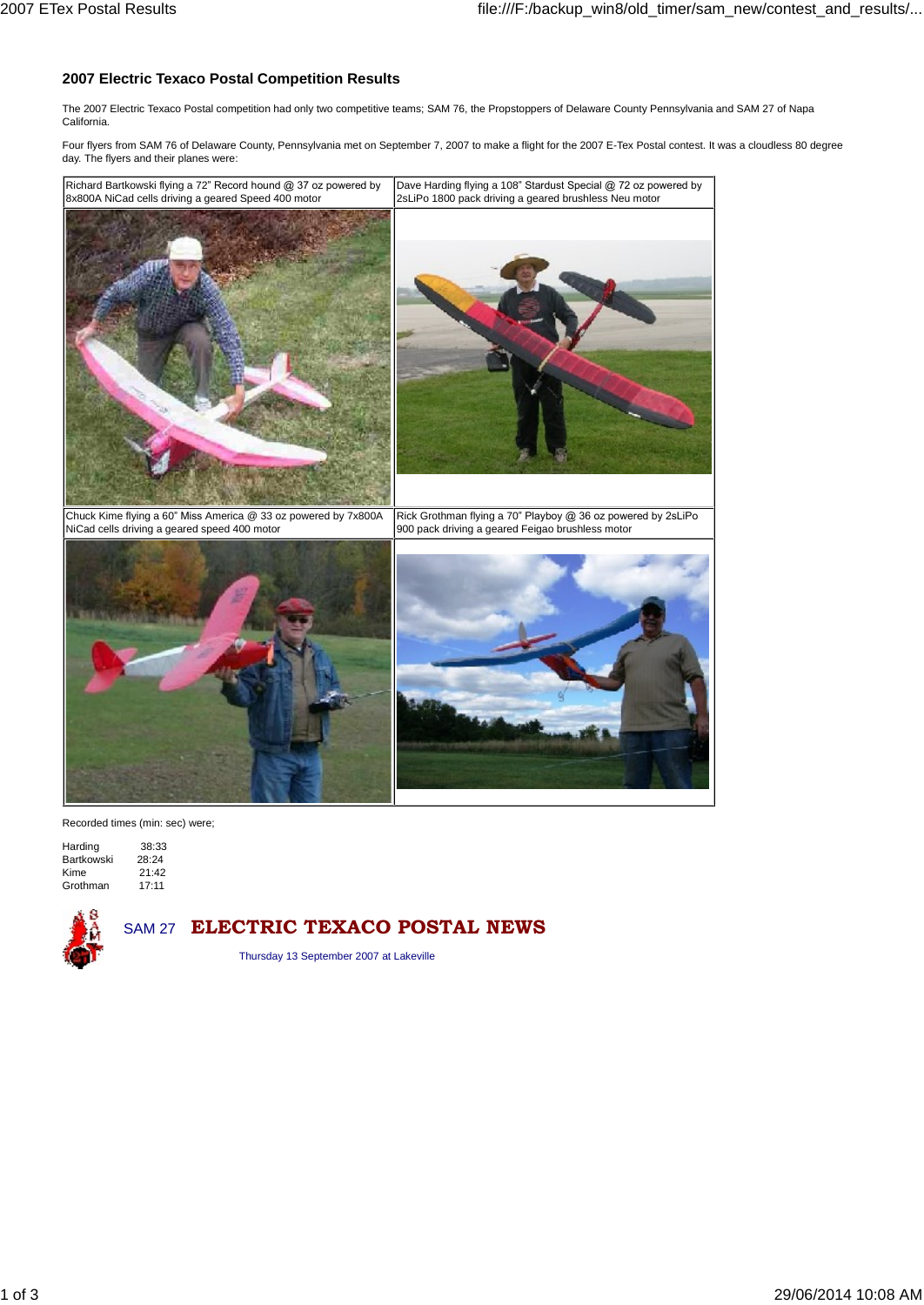

## **2007 INTERNATIONAL ELECTRIC TEXACO POSTAL RESULTS**

Here are the times for our 8 September flyoff:

| <b>PILOT</b>         | <b>AIRCRAFT</b> | <b>Best time</b> |
|----------------------|-----------------|------------------|
| <b>Dick Irwin</b>    | Airborn         | 17:40            |
| <b>Ed Hamler</b>     | Airborn         | 29:59            |
| <b>Andrew Tickle</b> | <b>Bomber</b>   | 21:20            |
| <b>Nick Kelez</b>    | Airborn         | 22:11            |
| Loren Kramer         | Playboy         | 15:50            |

The conditions were windy with late clearing overcast and some weak thermals. Most of the flight time was spent motoring into the wind just to stay in place, with brief S-turns when rising air was found.<br>Our times were significantly less than during practice. The team's decision is to refly (as allowed by the rules)

Our times were significantly less than during practice. The team's decision is to refly (as allowed by the rules) on Thursday 13 September if conditions on that day look better than last time.

Here are the times for our 13 September refly: